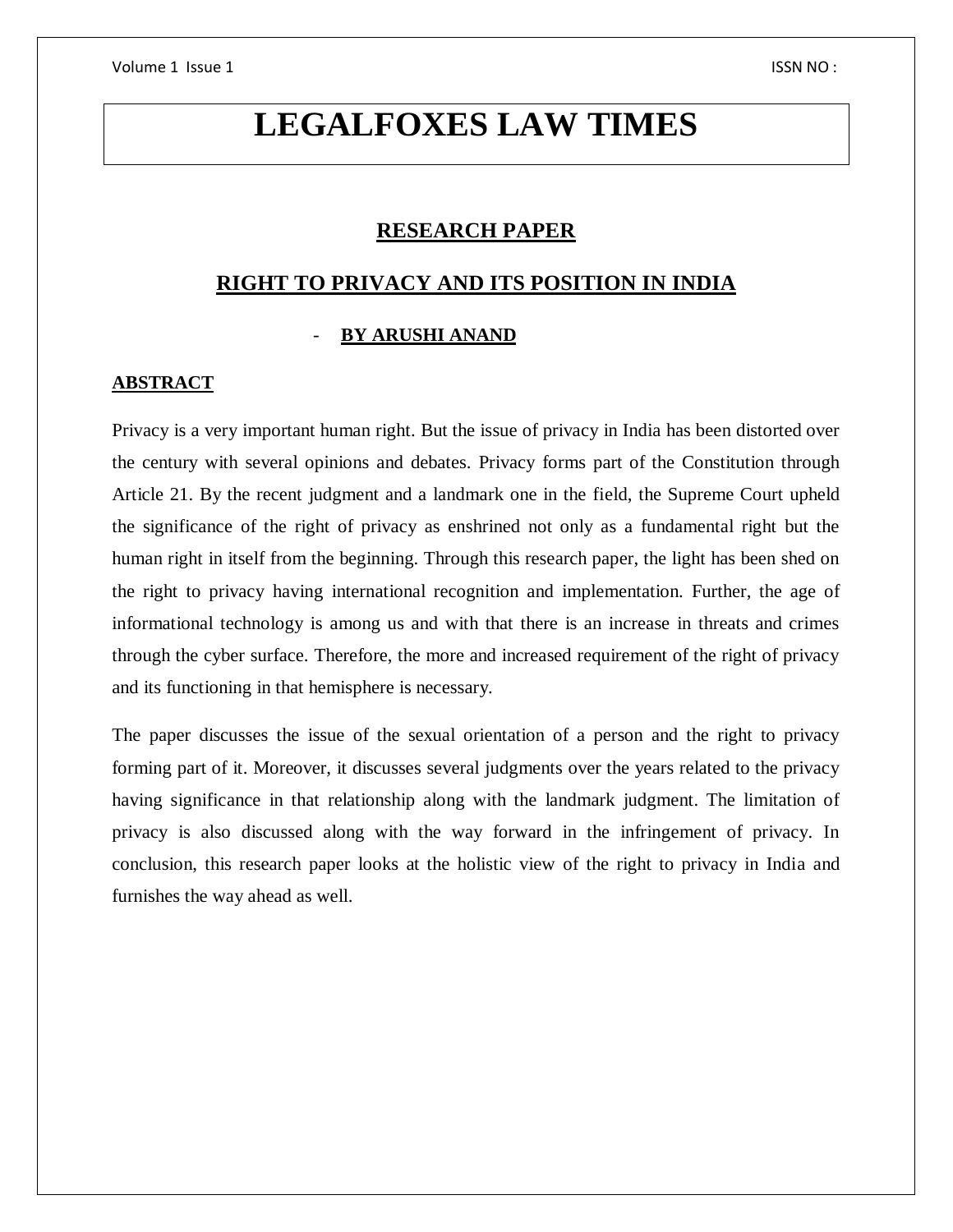## **Introduction**

Privacy is a very personal and inherent matter of a human being. It is that portion of a person's life that he wants not to be in the public's eye or scrutiny. He wants to keep it with himself and not share it with any other person. Privacy includes not being disturbed by the outside forces of a government or any kind of entity regarding the matter, not of the concern of community at large but these are the ones involving one's governing interests. The right to privacy includes the autonomy of a person to interact with the society at large as well because this interaction is a necessary part of the living for his overall growth and development in every sphere of his life but this does not preclude for him not to let something around for the general populace but keep it confidential with him involving the matter of his intimate affairs and working of the life in general. Privacy can thus be understood from that confidential part of a person's life to persist it divergence to the world's perusal.

## **International Perspective**

The right of privacy in the context of the legal value and importance given to it has been a complex issue over the years with conflict views of the judges for it. The issue in international law is also essential and to be examined in this aspect. The right to privacy of every individual is given importance in various forums and frameworks like in the Universal Declaration of Human Rights (UDHR). Under Article 12 of UDHR, it provides for the protection and safeguard of the privacy of a person where the law protects them from any kind of unreasonable and discriminatory violation of their privacy. Individuals and state- nations in the international law are protected from the interference by the way of attacks or war that might be caused by the other party and thus, they have to maintain that code of international conduct.

Under the International Covenant on Civil and Political Rights and its provision of Article 17 provides and maintains the privacy of the states and individuals where they are kept safe and no intervention in their private working of the family affairs, or other matters by way of an attack on a person or on the reputation of the person or state which is unfair and unreasonable. Thus, it is maintained in the international covenant. Similarly, under Article 8 of the European Convention for the Protection of Human Rights and Fundamental Freedoms, it gives the right to maintain the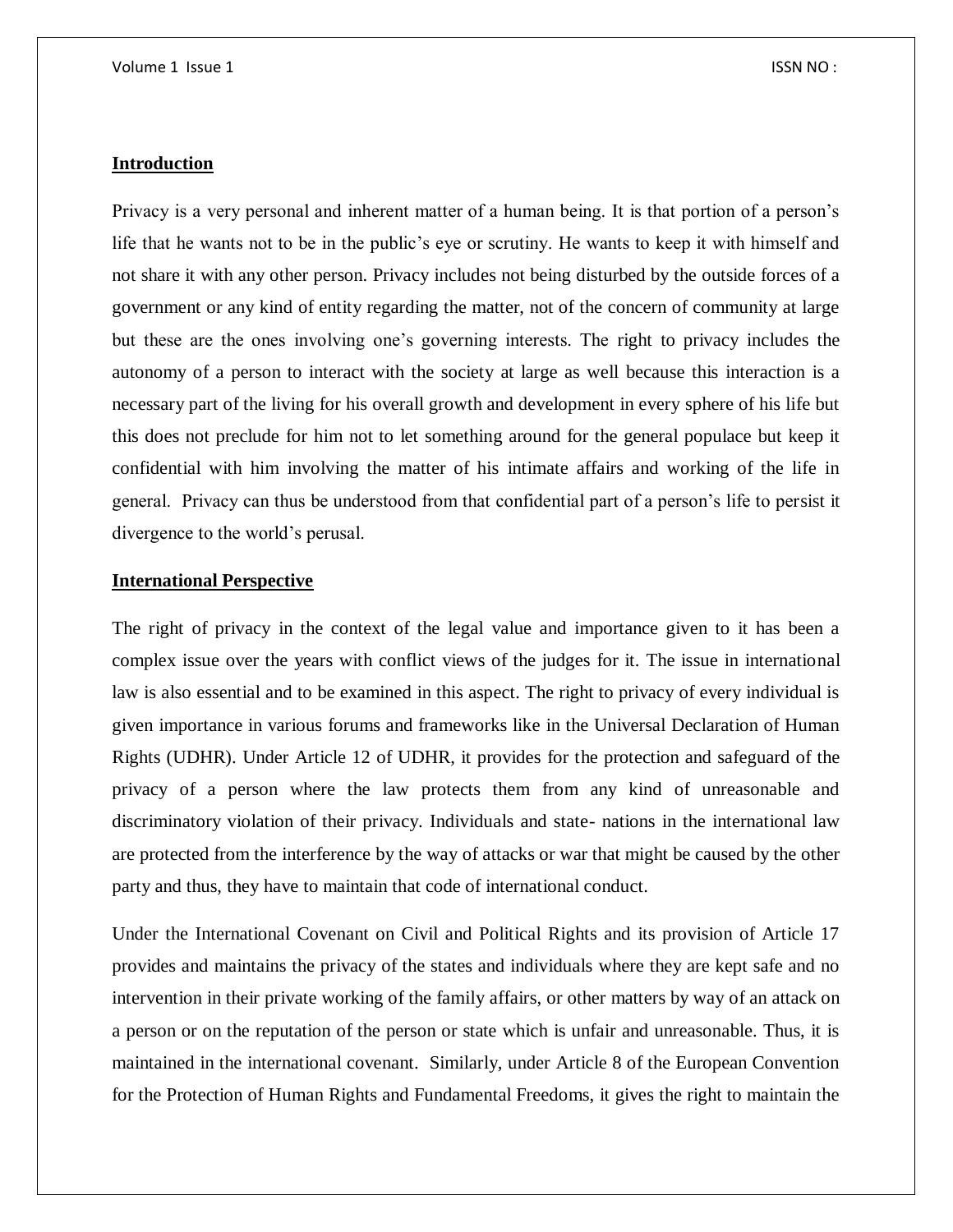privacy and to let that right not be infringed and to keep regard to that right of maintaining the privacy but they also provide this right to privacy has some inherent restrictions with it which cannot be avoided and are a necessary part of the society to function and the statutes and the provisions to have the autonomy in the working of it.

#### **Right to Privacy and Information Technology**

Technology has expanded to a much greater advent in the past decade so that every information being available in a short period. But this technology has had a huge impact on the privacy of a person. The privacy to be kept intact has become a huge problem because of it. Technology has led to the spread of the information in the minimum time to be seen by the mass of the people and can nowadays easily be downloaded and disseminated further for the people to make it reachable and accessible to the community at large. This leads to the matter of privacy of a person at stake with everyone in the engagement of the smartphone they record the requisite information and make available online for it to be approachable and obtainable to the society.

The information technology makes sure that the information that one share with the other person is within his or her control and only that data reaches the outer world or to the limited persons that he wants to reveal and not any other details at all. But these revelations of the disclosure of the particular material that only reaches a particular audience or only the limited data is delivered and what is not but is only stored as a safety in the information technology has nowadays become more harmful than the other information. This information is kept in the storage and not shown or disclosed to anyone but because of the hacking and much other illegal work this private information of the people becomes public and the privacy rights of the person are hampered in the way. These information's which relates to the personal records of a person becomes available to the people at large to be further disseminated and used for other illegal purposes.

The Information Technology Act, 2000 has paved the way for the regulation of the information in the technological phenomena and its management as well through its provisions ensuring the safety of the cyber data of an individual to be maintained and he can go on to live his life peacefully without any kind of hindrance. But even with the stricter of the rules and the laws in that manner, it has led to the cyber data being stolen and the people being deprived of their basic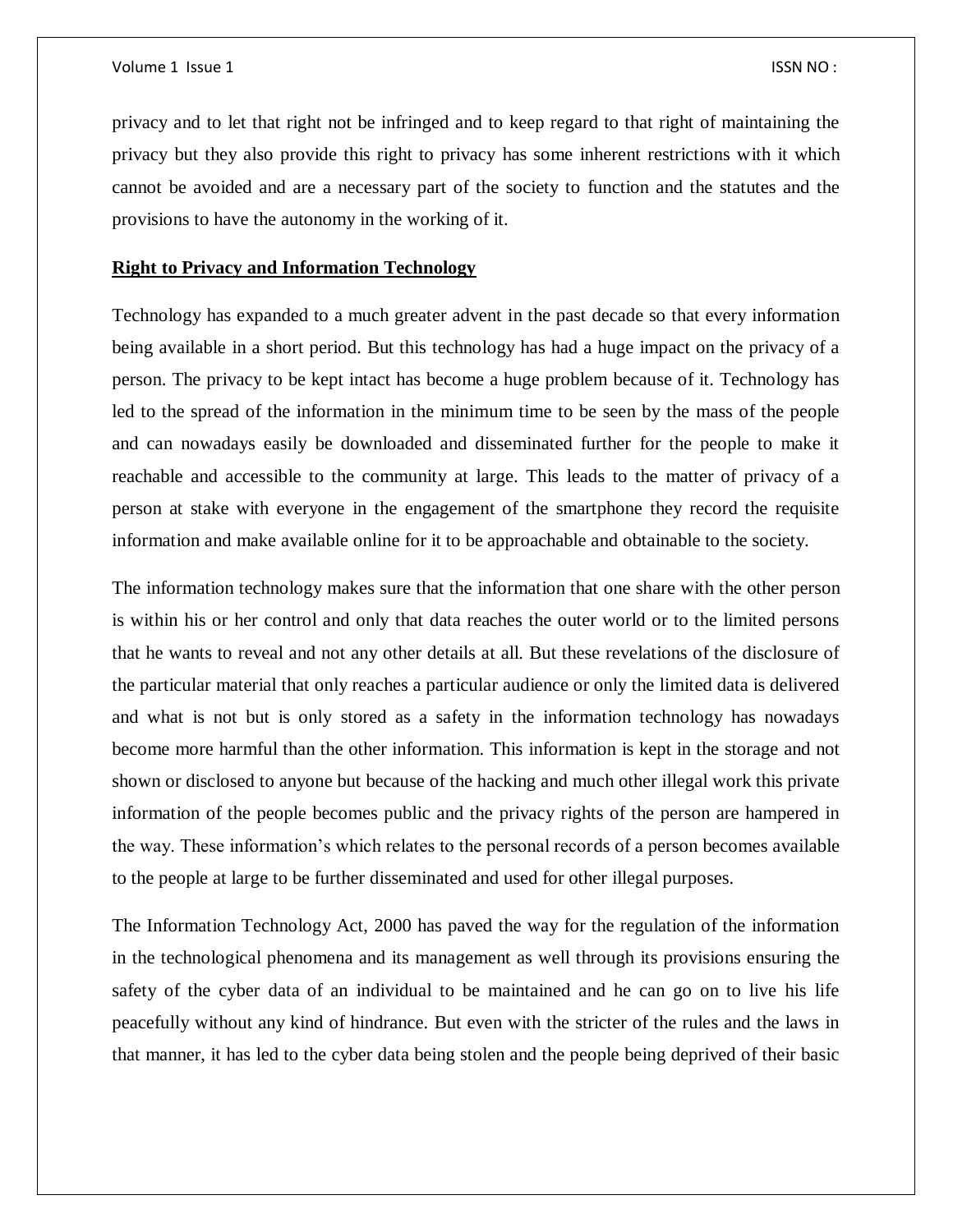#### Volume 1 Issue 1 **ISSN NO** :

rights of privacy. The Act has at times proven to be weaker in ensuring that the rights of the people remain to safeguard and there is no unlawful activity in that front.

This right of privacy becomes very important in the upfront of a business, corporation or a firm where they have very sensitive and important data that relates to the working and management of the company and if that data gets in the hand of the rivalry company or the competitors of the company it might be used for the disadvantage to business affecting heavily their business and contributing to the losses. Thus, it becomes pertinent to ensure that these data remain safe but since the advancements and the innovation in the technologies, the information of the companies is kept in the computer software accessible through the passwords only. These data are when hacked into and the personal information of the company gets public affecting the overall management of the company and snatching of their customers then the rights of the entity that is a business or a corporation or a firm are infringed. Their right to the privacy of the information is violated.

The Information Act, 2000 no doubt deals with the punishments and penalties under its provisions for dealing and dissemination or distribution of the personal information but it is ambiguous as to what comes under the provision for the information or data to be considered as private. But it cannot be denied that the IT Act protects the privacy of the person were under Section 66E of the Act it highlights the provision relating to the violation of privacy by any person. It provides for the imprisonment of three years or the fine of two lakhs or both the penal punishment and the fine. Thus, the information technology act having its loopholes still ensures the data to be protected through its provisions.

#### **Right to Privacy and Sexual Orientation**

The sexual orientation of a person is the one which is such an inherent part of that person to form a part of his personal and private life choices and judgments in that phenomena. It is a basic human right of a person to identify himself in the way he desires and thus not to be objected on that basis. Sexual orientation is a person's biological phenomena of which he has no control over but to be discriminated on that basis and given an unreasonable and arbitrary behavior.

The issue arises with growing uproar because of the sexual orientation relating to the third identity or the LGBTQI+ (Lesbians, gays, bisexuals, queer, intersex and included or addition).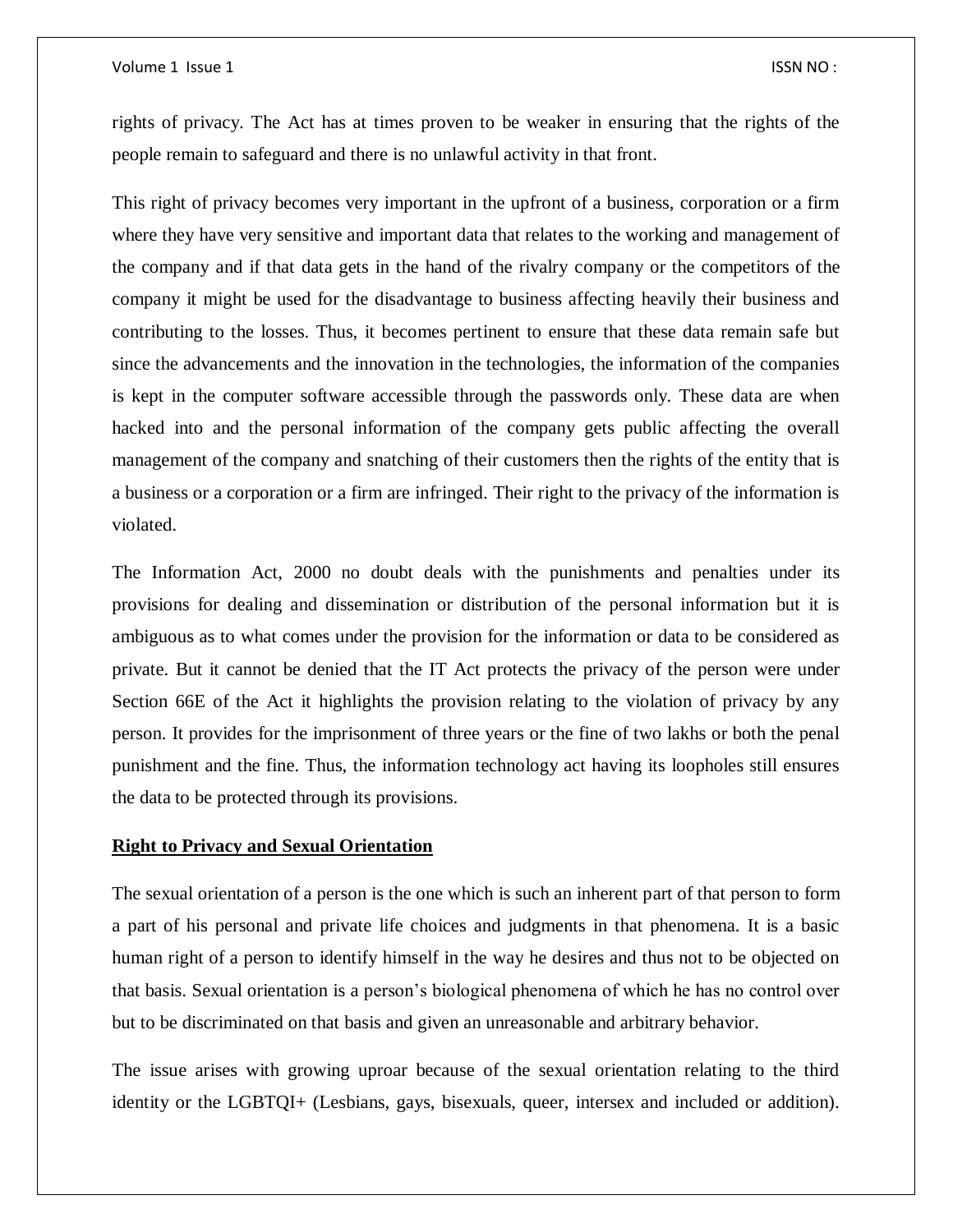#### Volume 1 Issue 1 **ISSN NO** :

People are not accepting of the identity or sexual orientation of a person and inflicting an inferior attitude towards them by shunning them from society. This view is the wrong one where no one has a choice of their own. Persons in the society identifying themselves as LGBTQ+ do not have a choice among themselves and it is the inherent part of their life. It has nothing to do with the modern mindset but is a biological phenomenon to be attracted to a person of the same sex or not. It is not a medical condition that can be cured nor is it something that a person chooses. It is a part of one's life that should be accepted as his matter and not to be questioned and objected about it in any manner.

The conflict of this issue with the right to privacy is that where the society at large moves forward in infringing and violating the rights of an individual by not letting them live in the community on their accord. The people are thereby given the treatment with is differential in nature to not give them avenues at their place of work, jobs, and education. They are objectified and are looked down upon and it, in turn, hinders the growth and development of the person. The main argument is of the reason that the topic of sexual orientation is a part of human rights and thus comes under the phenomena of the privacy an individual which is a sacred part of his living and cannot be defied with.

Therefore, the matter that gay rights were not recognized and people were penalized based on that under the Indian Penal Code, 1860 (IPC) was highly disturbing. The coming out of the matter of privacy and making it very much a part and parcel of the Constitution of India furthered the viewpoints and discussions on the much sensitive topic of LGBTQI+ rights. This issue was also resolved citing the right to privacy of a person by the eminent judges and concluding in their remarks that under Section 377 of IPC which provided for punishment for anyone who engages in the sexual intercourse against nature with a man or woman was highly discriminatory and an amendment was brought ahead with the changes and alteration in that portion through the judgment.

In the judgment of **Navtej Singh Johar and ors. V. Union of India and ors.<sup>1</sup> ,** the constitutional bench of five judges including the then Chief Justice of India, Shri Dipak Misra held in the landmark judgment that the issue of the consensual sexual activity between people who have

 $\overline{a}$ 

<sup>&</sup>lt;sup>1</sup> W. P. (Crl.) No. 76 of 2016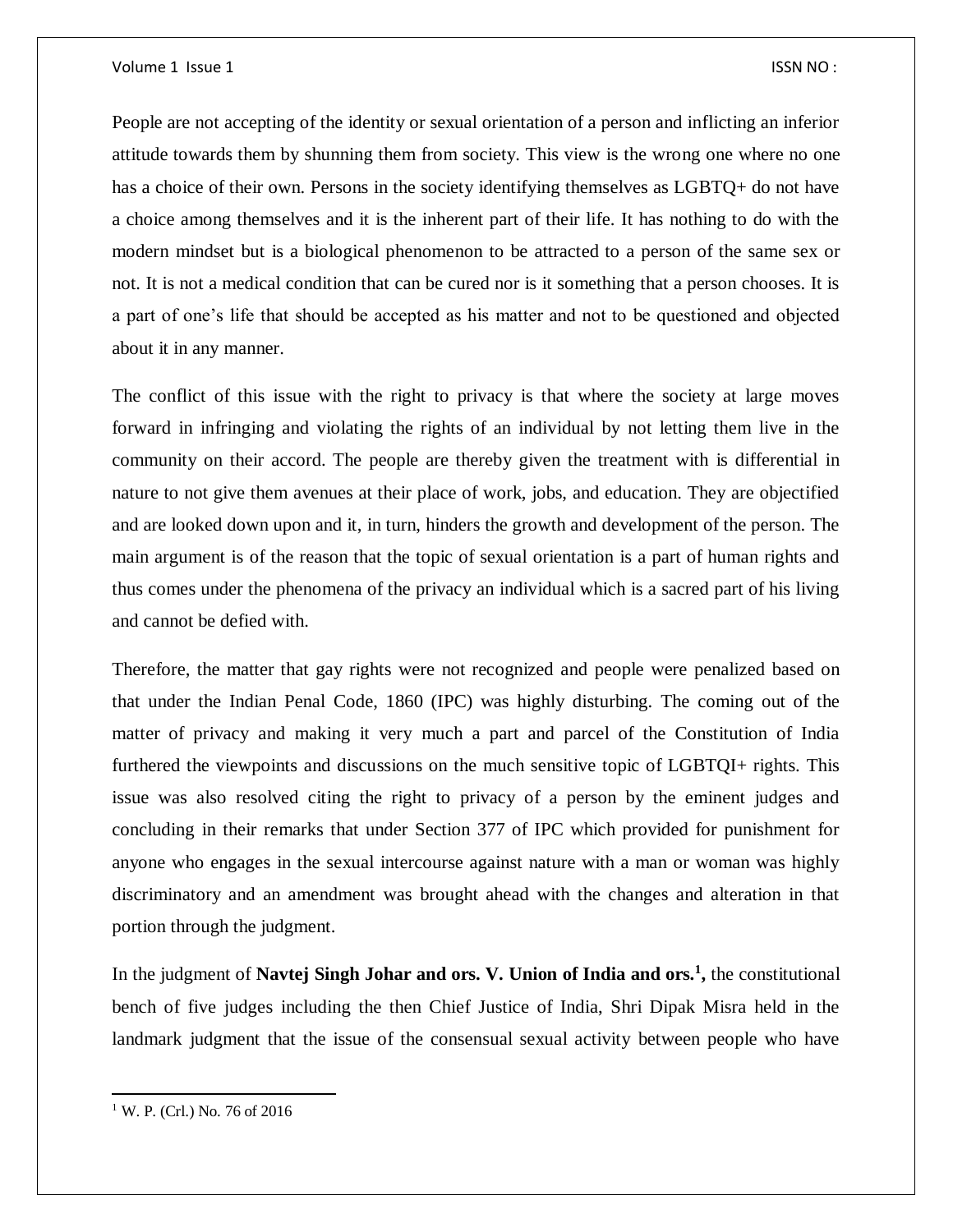attained the age of majority is a matter that involves the personal affair and is not a subject matter of the public to do with. It comes under Article 21 of the Constitution of the right to life and liberty and to live in a quiet place with their dignity and not to be objected to their intimate business and life. They are not accountable to anyone for it nor is it justified for them to be punished and put behind the bars for that reason.

#### **Judicial Viewpoints over the Years**

The judges of the courts over the years have tried to propound the relation of the right to privacy with the Constitution and its relevance and significance over the years on its whole as a principle. These are the judgment that defines the right to privacy and has paved the way for the success of the recent judgment in the favor of the right to privacy as a fundamental right of the Constitution of India.

In the case of **M P Sharma V. Satish Chand<sup>2</sup>** , warrant for search and seizure under the Code of Criminal Procedure, 1973 was issued whereby the party to the case contended that the right to privacy was being violated in the process. The Supreme Court of India held that there was no such violation and that the search of the property was within the parameter of the Constitution and is necessarily required for the procedure of the case. Thus, there was no violation or infringement of the right to privacy. The court further held that the right to privacy is not a constitutionally recognized right of the fundamental nature.

In the case of **Kharak Singh V. State of Uttar Pradesh<sup>3</sup>** , the issue of related was that the surveillance of the person Kharak Singh by the police under the certain regulation was justified or not. These visits under the surveillance at odd times violated the right to privacy, as contended. The majority opinion of the Supreme Court was that the right to privacy is not a constitutionally recognized fundamental right and therefore there was no violation of it and the regulation requiring the police for the surveillance was completely justified and not ultra-vires or unconstitutional to the Indian Constitution. But in this judgment, the minority opinion of Justice Subha Rao was the one appreciated where he related the right to privacy with the Constitutional right and said that Article 21 of the Constitution of India providing for the fundamental rights of

<sup>2</sup>1954 AIR 300

 $\overline{\phantom{a}}$ 

<sup>3</sup>1963 AIR 1295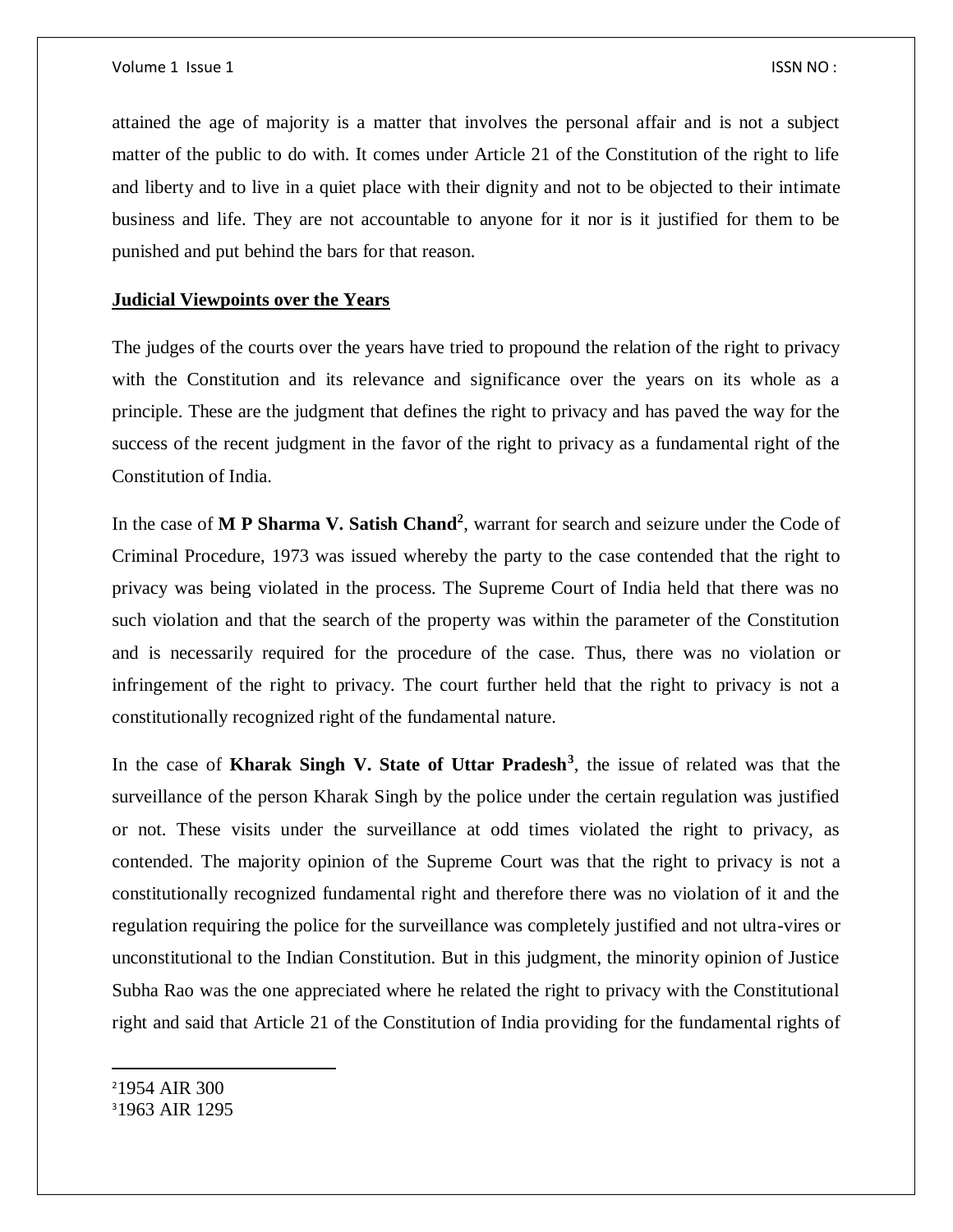#### Volume 1 Issue 1 **ISSN NO**:

a person ensures in providing them with the right to life and liberty and thus, by these surveillance visits the right of privacy of Kharak Singh was indeed infringed whereby these visits goes against the fundamental rights guaranteed to a person in the Constitution of India.

In the case of **Govind V. State of Madhya Pradesh and anr.<sup>4</sup>** , the issue was that a person against whom several trials were going on and based on the regulation, the police were doing the surveillance around his house and was used to visit his house day and night, keeping the track of each of his movements. He contended that his right to privacy was being infringed where police strictest surveillance on him by the Madhya Pradesh Police Regulation. He was a habitual offender who is believed to lead the life in crime. The Supreme Court held that his right of privacy is not infringed where under Article 21 of the Constitution of India provides for the freedom of life and liberty as the fundamental right but with the due procedure established by law. The court said it cannot be denied the constitutional importance of the right to privacy but this right is the restricted one in the consonance of the procedure or any kind of legal process that exists which in the present case is existent in the Regulations of Madhya Pradesh. The court also said that this regulation is done in certain cases but not in all the cases where the person is liable for committing offenses at several intervals to be a danger to community and society and to be a habitual person committing a crime, the surveillance is done only in those cases and not any other which is existent in the present case. Thus, the right to privacy is still intact of the person.

In the case of **R. Rajagopal v State of Tamil Nadu<sup>5</sup>**, the issue involved was that a prisoner who was convicted of the offense of murder wrote his autobiography in the prison describing the conditions and the conduct within the jail. This autobiography he sent to his lawyer to be published but the magazine was stopped from publishing the material by the jail authorities. The article to be published in the magazine is a biography of the prisoner but it was not written by him. The issue that arose was whether another person writing the biography of a person infringes his right to privacy and if so what is the remedy for it. The Supreme Court, in this case, held that the publishers have a right to publish under Article 19 of the Constitution as much as it appears from the data available but if the magazine goes beyond that and invades the right to privacy of

<sup>4</sup>AIR (1975) SC 1378 5 (1995) AIR 264

 $\overline{\phantom{a}}$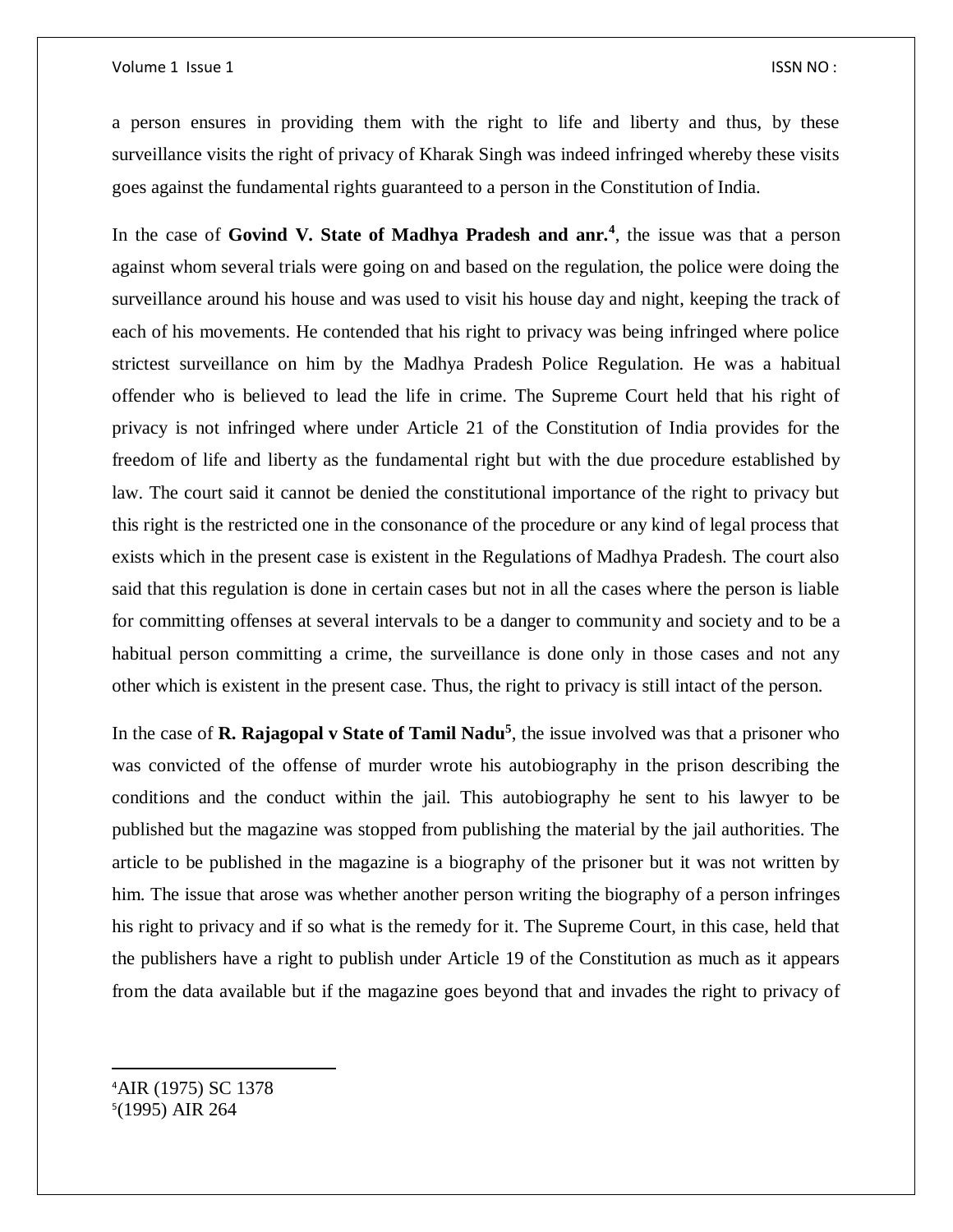#### Volume 1 Issue 1 **ISSN NO** :

the individual they are to be held liable for it. For the infringement of the right to privacy, the court held that the liability arises in tort or the constitutional provisions.

In the case of **People's Union of Civil Liberties V. Union of India and anr.<sup>6</sup>** , the petition filed by a registered society in the tapping of the telephonic records of the person which in turn invades the right of privacy of the person. The provision in the Indian Telegraph Act which allows for the recording of the telephonic conversation is a grave danger to the public at large. The Supreme Court on this behalf held that indeed the right to privacy is prevalent and its violation will ultimately be the violation of the provision of the Constitution of India. The Court issued several directions concerning it where there are limited interception and the tapping of the conversation in relation and with the consonance of the Act where tapping should not be done without appropriate authorities' permission and the interception should be within the limits of the provision keeping in view the privacy rights of every individual.

In the case of Mr. 'X' V. Hospital ' $\mathbb{Z}^7$ , a man who was diagnosed with HIV positive disease and this fact was made public by the hospital even though medical institutions have the duty of confidentiality concerning their patients. The man filed the petition in the court saying that his right to privacy infringed because of which he has to face hardship in society. The Supreme Court held that the right to privacy has the constitutional value but it is not supreme to it but it has abided by the restriction as about the public interest. The right to privacy does not have the absolute or complete value; it has certain conditions or obstructions. The fact that the man was suffering from HIV was told to the woman that he was supposed to marry was in her interest in life and liberty as she would have contracted that disease as well and suffered the consequences. Thus, the court held that the right to privacy is not perfectly applied but has some restrictions in the public interest and harmonious construction is to be applied if there is a conflict between the right to privacy and any other fundamental provision of the Constitution.

In the case of **Sharda V. Dharmpal<sup>8</sup>**, the women declined to get her medical examination done ordered by the judge saying that it violates her right to privacy under Article 21 of the Constitution of India. The Supreme Court held that the judge has the power to order for the

 $\overline{\phantom{a}}$ 

<sup>6</sup>AIR (1997) SC 568 7 (1998) 8 SCC 296 8AIR (2003) SC 3450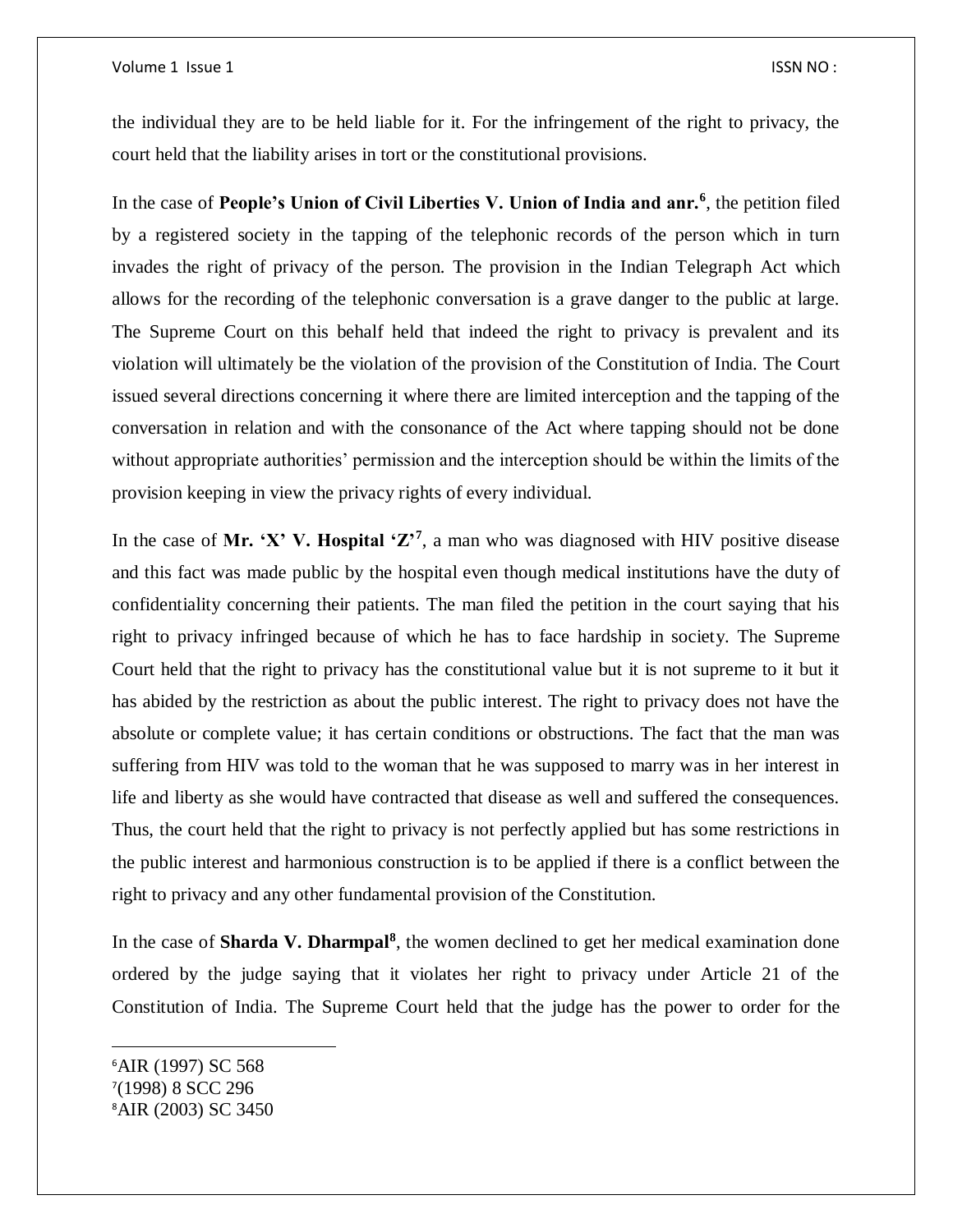medical examination as being a pertinent part of the case forming the part of the evidence. But even after the order of the magistrate the women do not comply with it, her cases will then suffer as a consequence. But the court pointed out that there was no infringement of the right of the privacy of the women as the medical examination holding the importance in the case.

## **Right to Privacy Judgement (2017)**

In the recent judgment of the Hon'ble Supreme Court of India in the case of **Justice K. S.**  Puttaswamy (Retd.) and anr. V. Union of India and ors.<sup>9</sup> (2017), it had declared the right to privacy as a part of the Constitution of India as a Fundamental Right under Article 21. This ensures that the right to privacy is very much protected in the Indian context giving it high value. It is a landmark judgment in India which recognizes the right to privacy of the people. The judgment was given by nine judges of the Supreme Court where they recognized the right to privacy with the majority. The court further held that the right to privacy as being the part of the constitutional framework is not the one with the unrestricted obligations and powers and is controlled by the restriction that is there on the due procedure of the court. The court further said that the right to privacy is the one where the consent or the permission of a person is a necessary factor to deliberately enter his right to privacy. The infringement of which will be in direct conflict with the constitutional right guaranteed under Article 21.

The court further elaborated that the right to privacy involves a person's intention and his choice to determine his sexual orientation (which further paved the way for the decriminalization of the gay sex in 2018 in the case of Navtej Singh Johar and Ors. V. Union of India and Ors.), they also said it provided an individual with the power whether to consume beef or not and other related issues like concerning his body or personal matters of choice which are private and forms the ultimate part of the freedom of the right of privacy. The judges in recognizing the constitutional mandate and importance of the right to privacy also looked into the international underlining principles in the course of giving a justified and legal solution. The esteemed judges looked into the various international laws like the Universal Declaration of Human Rights (UDHR) and other resolutions and important conventions to arise at a correct view of the law and its provisions.

9Writ Petition (Civil) No. 494 of 2012

 $\overline{a}$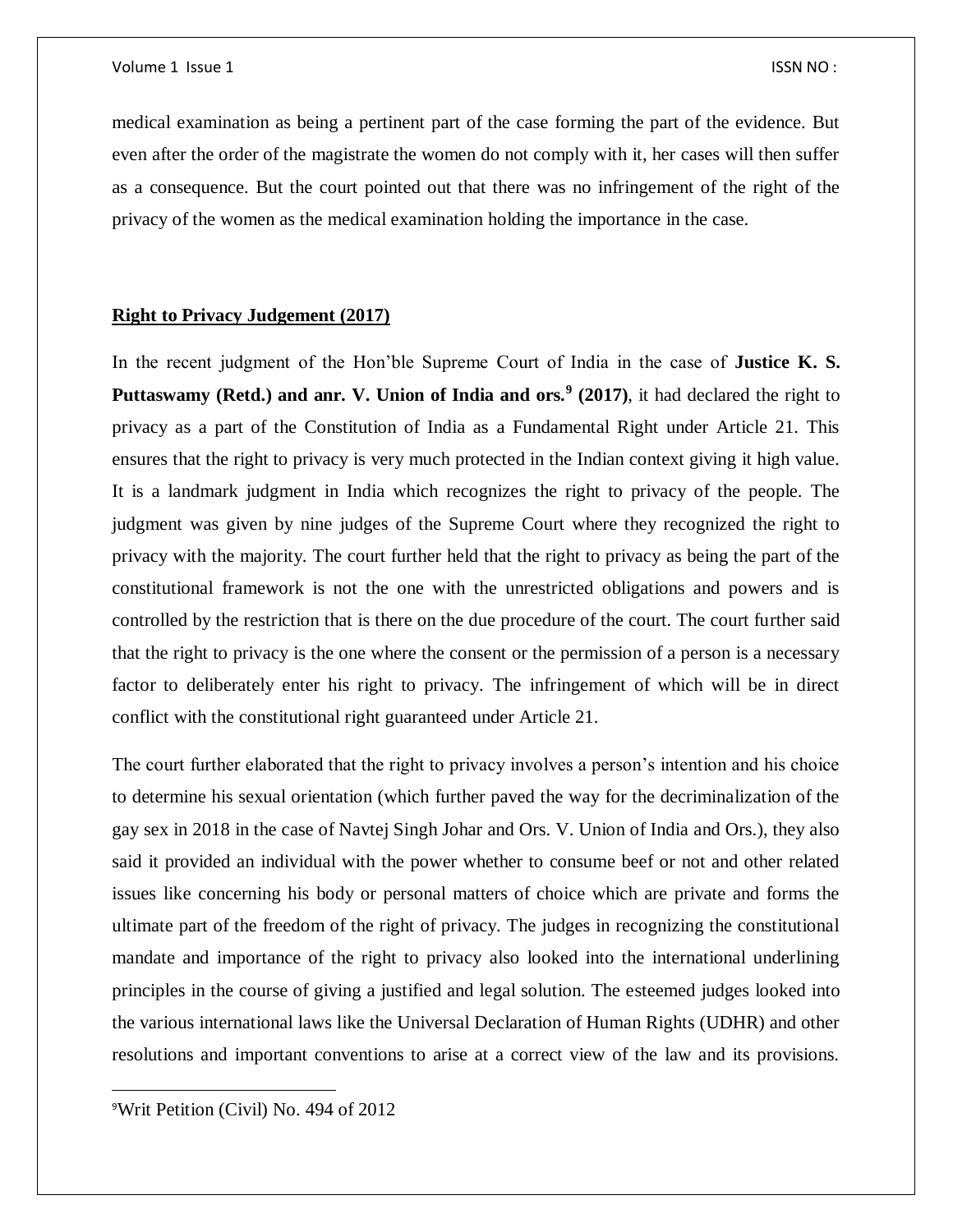They then reversed the principle where the importance was not given to right to privacy in the cases of Kharak Singh V. State of Uttar Pradesh and M P Sharma V. Satish Chand and overruling and overriding the provision that was held in these judgments which were the wrong interpretation of the law and correcting those views.

Article 21 gives the right to every individual concerning their freedom to life and liberty, provided as per the procedure established by the law. This right is the foremost right whose meaning, juxtaposition and working have been expanded to include various provisions of the law within it. With the recent judgment of the Supreme Court, this Article has incorporated within itself the prerogative of every individual of the right to privacy as well giving it the much important fundamental principle value and to make sure that its infringement goes against the Constitution of India making it unconstitutional. Article 21 is very important in that aspect to give the concept of the right to privacy in Part III of the Constitution the foremost applicability.

The right to privacy ensures the freedom and the liberty that one person deserves as his being the part of the society to have the power with him to live the life in the way he wishes and to exclude instances which he considers to be a matter of his right. Article 21 and the inclusion of the right to privacy in this fundamental right of the Constitution make it possible to preserve that freedom and right in its totality.

## **Right to Privacy and Aadhar**

The advent of the Aadhar card and it being the mandatory as a proof of identity for everyone has led to various problems as well. The proof of identity has made the private information of the people public which can be taken into the wrong people's hands and then be distributed for illegal purposes or unlawful activities. This directly infringes on the rights of the people. The mandatory and compulsory purpose of the Aadhar card in it is linked with every phenomenon like the mobile numbers, at workplace arenas, for the income tax and many other places hampers the security of the people and risks the private data to be revealed to the people and used for any kind of fraud or threat or any other unlawful measures. Therefore, the mandatory nature of the Aadhar card as a biometric system is to be considered before its brutal implementation in Indian society as well.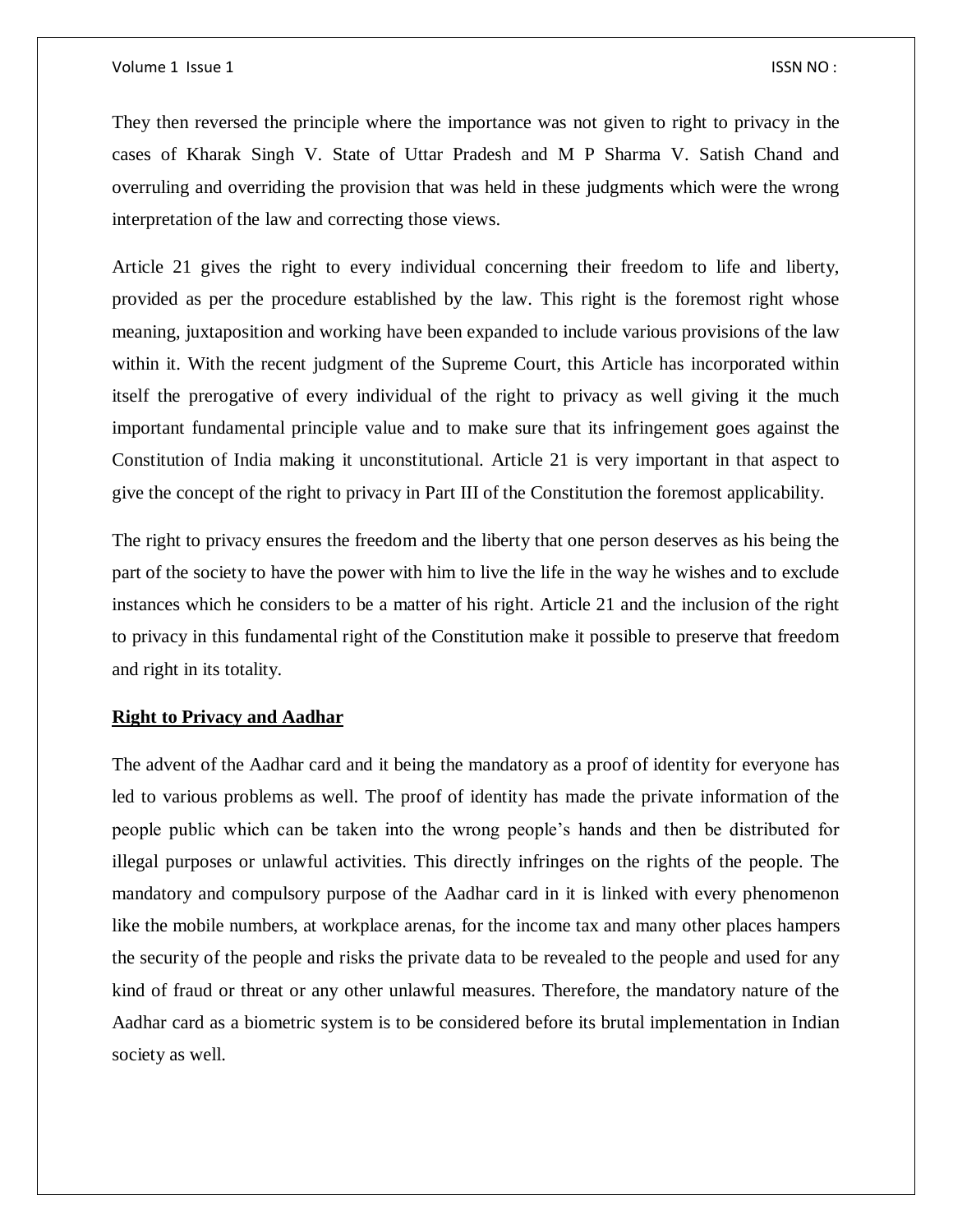Under the income tax act, it says that it is the mandatory provision to link the Aadhar card with the PAN card and if it is not done then it will lose its validity. But in the Aadhar provision where it is said that this biometric system is not a requirement and depends on a person's private choice of the inclusion of it in any way. The problem that arose concerning the conflicting views on this as to which provision should prevail over the other. These conflicting issues are the main reasons causing an obstacle in the progress of the personal rights of the people and its protection through the law of the land.

In the case of **Binoy Visman V. Union of India<sup>10</sup>**, the issue related to the linkage of the Aadhar card with the PAN card of income tax which is violating the right to privacy. The Supreme Court held that there is no doubt that the right to privacy is very much the part of the constitutional provision of Article 21 which relates to the right to life and liberty and it includes right to privacy as a right to live with human dignity in solitude and without outside disturbance. But, the court interpreted that the provisions of the Income Tax Act and the Aadhar Card were not in conflict and they were separate and different provisions without any kind of difference. Therefore, the right to privacy is not violated in that front and the consonance of the provisions is made. The court further said that it is on the part of the government to ensure to the people that the data is kept safe of the people and the authenticity of both the Aadhar card and the PAN card is maintained.

#### **Limits of Right to Privacy and Way Forward**

The right to privacy guaranteed after the landmark judgment of the Supreme Court of India in Justice K. S. Puttaswamy (Retd.) and anr. V. Union of India and ors. (2017) but there are still some restrictions that come in the fully functioning of the right to privacy and giving it its complete meaning and true working mechanism in India. The first and foremost limitation that exists is in the constitutional provision itself which assimilates that the right to privacy has certain restrictions and limitations in its way by saying that it will provide the right but with the procedure established by law. Thus, this particular phenomenon where the right to privacy depends on the facts and circumstances of each case will have a limited scope in its working. The other issue which might arise is its conflict or difference with the other constitutional provisions

 $\overline{a}$ 

<sup>10</sup>Writ Petition (Civil) No. 277 and 304 of 2017